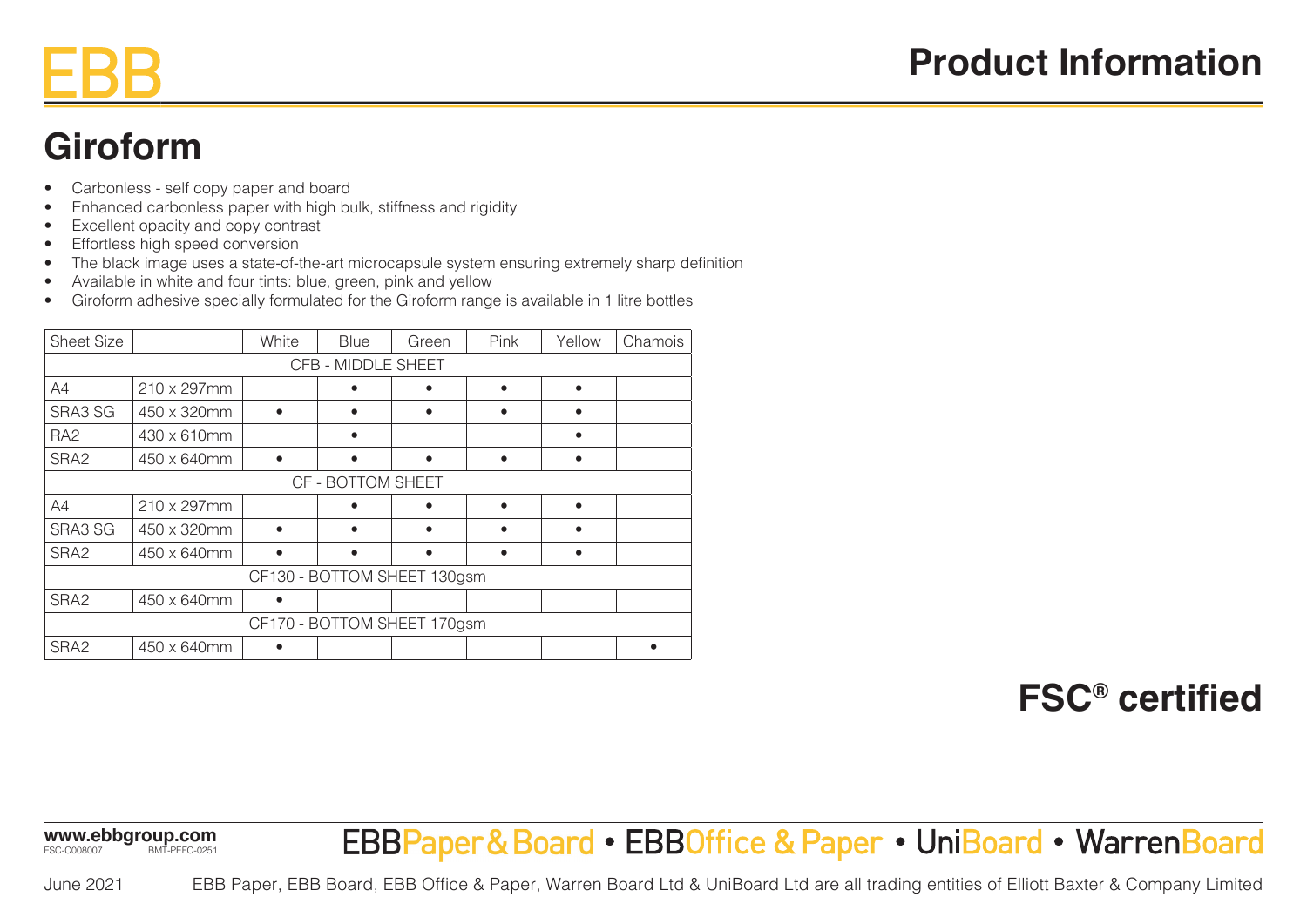# **Giroform Ultra**

- Carbonless self copy paper and board
- Excellent opacity and copy contrast
- Effortless high speed conversion
- The black image uses a state-of-the-art microcapsule system ensuring extremely sharp definition
- Available in white and four tints: blue, green, pink and yellow
- Giroform adhesive specially formulated for the Giroform range is available in 1 litre bottles

| <b>Sheet Size</b>          |             | White | <b>Blue</b> | Green | Pink | Yellow |  |  |
|----------------------------|-------------|-------|-------------|-------|------|--------|--|--|
| CB60 - TOP SHEET 60gsm     |             |       |             |       |      |        |  |  |
| A4                         | 210 x 297mm |       |             |       |      |        |  |  |
| SRA3 SG                    | 450 x 320mm |       | ٠           |       | ٠    |        |  |  |
| SRA <sub>2</sub>           | 450 x 640mm |       |             |       |      |        |  |  |
| CB80 - TOP SHEET 80gsm     |             |       |             |       |      |        |  |  |
| A4                         | 210 x 297mm |       |             |       |      |        |  |  |
| SRA3 SG                    | 450 x 320mm |       |             |       |      |        |  |  |
| SRA <sub>2</sub>           | 450 x 640mm |       |             |       |      |        |  |  |
|                            |             |       |             |       |      |        |  |  |
| CFB60 - MIDDLE SHEET 60gsm |             |       |             |       |      |        |  |  |
| SRA3 SG                    | 450 x 320mm |       |             |       |      |        |  |  |
| CF60 - BOTTOM SHEET 60gsm  |             |       |             |       |      |        |  |  |
| SRA2                       | 450 x 640mm |       |             |       |      |        |  |  |

## **FSC® certified**

**www.ebbgroup.com** FSC-C008007 BMT-PEFC-0251

June 2021

#### EBBPaper&Board • EBBOffice & Paper • UniBoard • WarrenBoard

EBB Paper, EBB Board, EBB Office & Paper, Warren Board Ltd & UniBoard Ltd are all trading entities of Elliott Baxter & Company Limited